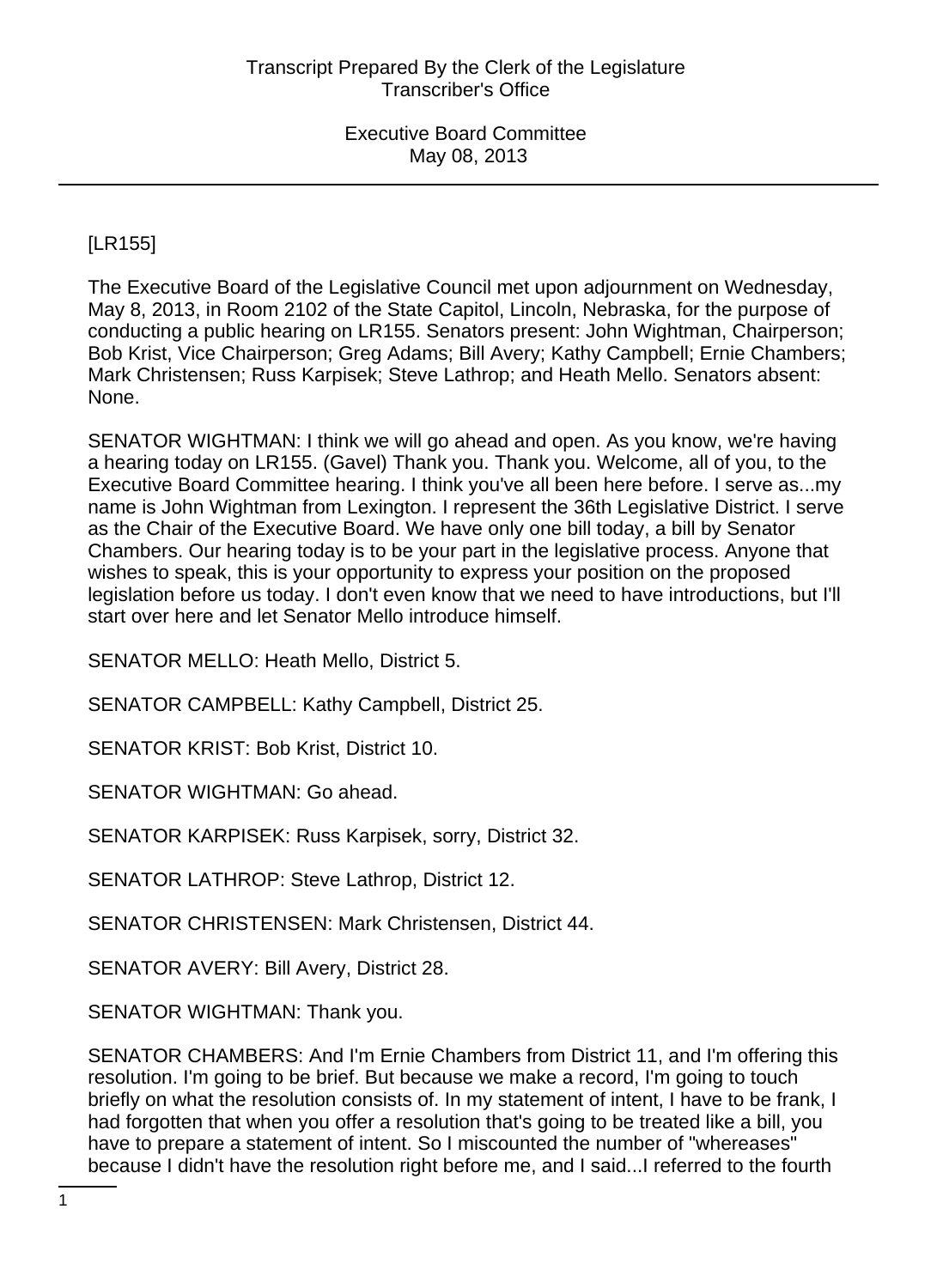## Transcript Prepared By the Clerk of the Legislature Transcriber's Office

Executive Board Committee May 08, 2013

"whereas" where it should be the third. But at any rate, this resolution tracks the language in LB613. It would create a Tax Modernization Committee. Everything that could be done by way of that statute can be done by way of a resolution and there would be more flexibility available. And for the record, there are four "whereases." And the first one deals with the fact that the economy changes. It may be necessary to review and update the state's tax laws. The second one points out that the taxing authority and executions by various political subdivisions may be impacted when the state takes some kind of action. So those interdependent activities ought to be reviewed. The third one points out that the purpose of the study is to look at an enumeration of various types of taxes. And I added the word "incentives" even though the term "miscellaneous taxes" and "credits" would be found. By including the word "incentives," that covers everything that might have any bearing on the tax system of the state. Then the fourth one, it was felt by those who offered that bill that there should be some methodology established so that there could be community or public input. Then there are six "resolves," and they mirror what is in the bill so I won't...oh, I won't go into great detail about them. But the first one deals with the membership of the committee. The second names the Chairperson of the Revenue Committee as the Chairperson of that Tax Committee and refers to their being able to meet. The third resolve talks about six listed elements that this tax study is supposed to address: first would be fairness; second, competitiveness; third, simplicity and compliance; fourth, stability; fifth, adequacy; sixth, complementary tax systems. And there is a brief statement attached to each one of those words. The fourth "whereas" authorizes and lays out the need to check prior studies to determine any findings or conclusions that may be beneficial in helping this committee carry out its duties. The fifth one talks about the necessity of getting information from state agencies, political subdivisions, and whoever else might have information that would assist the committee. And under the law--meaning the statutory law--and the Legislature's rules, the tools are there to get this information. If anybody would be recalcitrant--which I don't expect to happen--but there can be the issuing of subpoenas, public hearings, the requirement to produce documents, records, compel the attendance of witnesses, and all the things that would be necessary to get whatever the committee should think is required. And now I'm coming down to the grand finale, which may be a disappointment in view of the exciting information that went before. A report is to be delivered no later than December 15 of this year. And there you have it. [LR155]

SENATOR WIGHTMAN: Thank you, Senator Chambers. I'm assuming this is in replacement of LB613 even though you don't... [LR155]

SENATOR CHAMBERS: Yes, it would be. [LR155]

SENATOR WIGHTMAN: ...specifically say that. But can you give me a little more or the committee a little more information as to why you think the resolution would be better than to continue under... [LR155]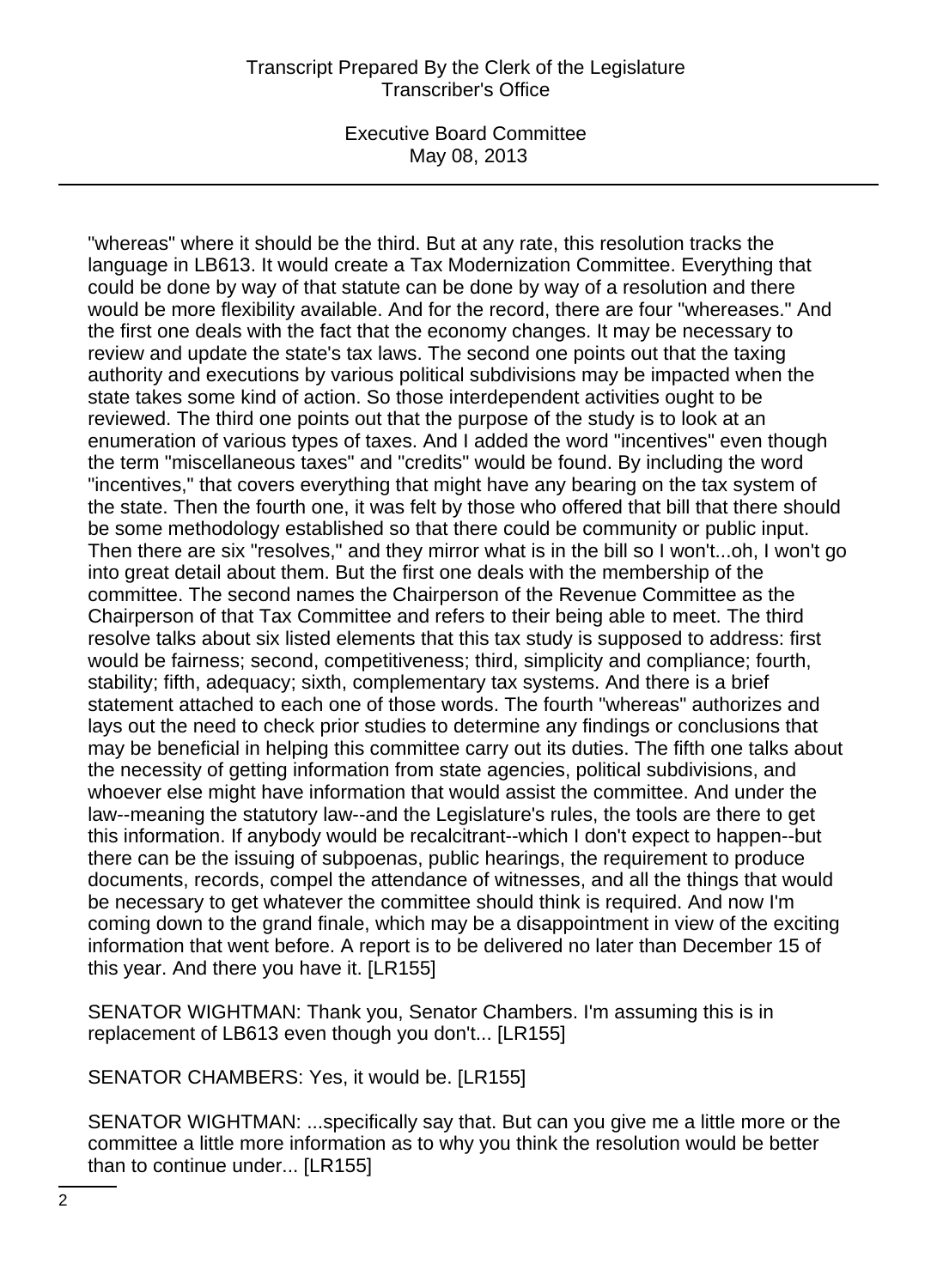Executive Board Committee May 08, 2013

SENATOR CHAMBERS: There have been special legislative committees, and we've even discussed some of them in the context of Executive Board hearings. There was one on Beatrice and something in connection with HHS. And when you have a resolution, if you have to do something in addition or if you want to carry it on next year, then you just reissue the resolution. You don't have to repeal statutes, have hearings on a statute. It's cheaper, it's cleaner, and it's the way the Legislature ought to conduct hearings and studies that it intends to do. [LR155]

SENATOR WIGHTMAN: Yes. Senator Krist. [LR155]

SENATOR KRIST: Senator Chambers, you and I have had conversation about this. And my suggestion was that we add two members at large to this committee, which also would be essentially equal partners in developing this--but not necessarily chairs--those that may be younger members to participate. And I find the value in that that potentially that person may be around for a few more years than the chair positions would be, and would have some information and some continuity carried forward, although there's never an "assurity" that that person would be reelected, obviously. But can you talk to that for just a minute? Would you be in support of two members at large and our committee deciding who those two might be? [LR155]

SENATOR CHAMBERS: You don't bring coal to Newcastle, you don't try to gild the lily, you don't pour water on a drowning man. Your explanation was as complete as would be necessary, and I do not have objection to it. But I thought that since Senator Krist is on the committee and it was his idea, he could present it. And if the committee agrees, then we could add that as an amendment. And as I state, I have no objection to it whatsoever. [LR155]

SENATOR WIGHTMAN: Thank you, Senator Krist, Senator Chambers. Yes. Senator Campbell. [LR155]

SENATOR CAMPBELL: Thank you, Chairman. Senator Chambers, one of the questions that you hit upon lightly at the end but I want to go into more is, if they are not finished or they need additional...so at this point, you're seeing a resolution reintroduced, not this one reauthorized? [LR155]

SENATOR CHAMBERS: Because this can only be good for now. Next session there would have to be a reissuing of the resolution. But the statute had set a date and if you couldn't reach it by then, then maybe before this session is over, you'd have to amend the statute and go into things like that which could be complicating factors unnecessarily. [LR155]

SENATOR WIGHTMAN: Thank you. Any other questions? If not, thank you. [LR155]